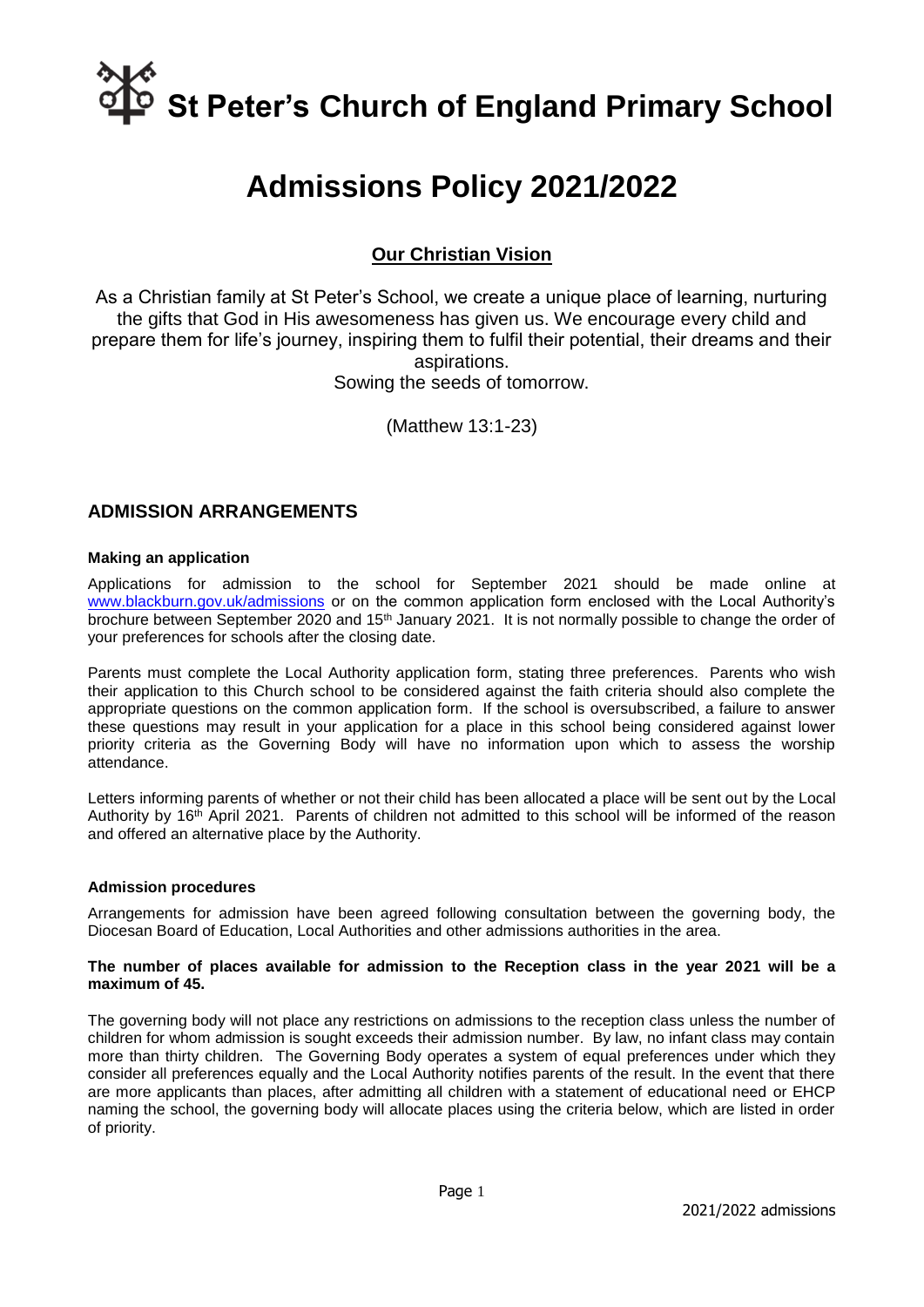- 1. Children in Care or previously looked after children. This includes any "looked after child" and any child who was previously looked after but immediately after being looked after became subject to an adoption, residence or special guardianship order.
- 2. Children with special medical or social circumstances affecting the child where these needs can only be met at this school. Professional supporting evidence from e.g. a doctor, psychologist, social worker, is essential if admission is to be made under the criterion for special medical or social circumstances, and such evidence must set out the particular reasons why the school is question is the most suitable school and the difficulties which would be caused if the child had to attend another school.
- 3. Children who have a sibling attending the school on the date of application and on the date of admission. Siblings include step, half, foster, adopted brothers and sisters living at the same address for most of the week.
- 4. Children whose parents live within the ecclesiastical parish of St Peter's, Darwen ( a map is available in school) with a parent/guardian worshipping in a church in full membership of Churches Together in England, or Evangelical Alliance or the North West Partnership. The list of Churches can be found on the *Churches Together in England* website at cte.org.uk "Parental worshipping" means regular fortnightly attendance at church at public worship over a period of at least six months between 1st January and 1st September 2020. The governors will request confirmation of this from the relevant member of the clergy.
- 5. Children of staff where that member of staff has been employed at the school for two or more years at the time at which the application for admission to school is made.
- 6. Children whose parents live within the ecclesiastical parish of St Peter's, Darwen but do not worship in a church in full membership of Churches Together in England, or Evangelical Alliance or the North West Partnership.
- 7. Children whose parents live outside the ecclesiastical parish of St Peter's, Darwen.
	- a. Children with a parent/guardian worshipping in a church in full membership of Churches Together in England.
	- b. Other children.

 Where there are more applicants than available places within a category, then the distance between the Ordnance Survey address point for the school and the home measured in a straight line will be used as the final determining factor, nearer addresses having priority over more distant ones. This address point is within the body of the property and usually located at its centre. Where the cut off point is for addresses within the same building, then the single measure between address points will apply and the Local Authority's system of a random draw will determine which address(es) receive the offer(s).

#### **Admissions information:**

In 2020, there were 69 preferences for 45 places.

#### **Late applications for admission**

Where there are extenuating circumstances for an application being received after the last date for applications, and it is before the governors have established their list of pupils to be admitted, then it will be considered alongside all the others.

Otherwise, applications which are received after the last date will be considered after all the others, and placed on the waiting list in order according to the criteria.

#### **Waiting list**

Where we have more applications than places, the admissions criteria will be used. Children who are not admitted will have their name placed on a waiting list. The names on this waiting list will be in the order resulting from the application of the admissions criteria. Since the date of application cannot be a criterion for the order of names on the waiting list, late applicants for the school will be slotted into the order according to the extent to which they meet the criteria. Thus it is possible that a child who moves into the area later to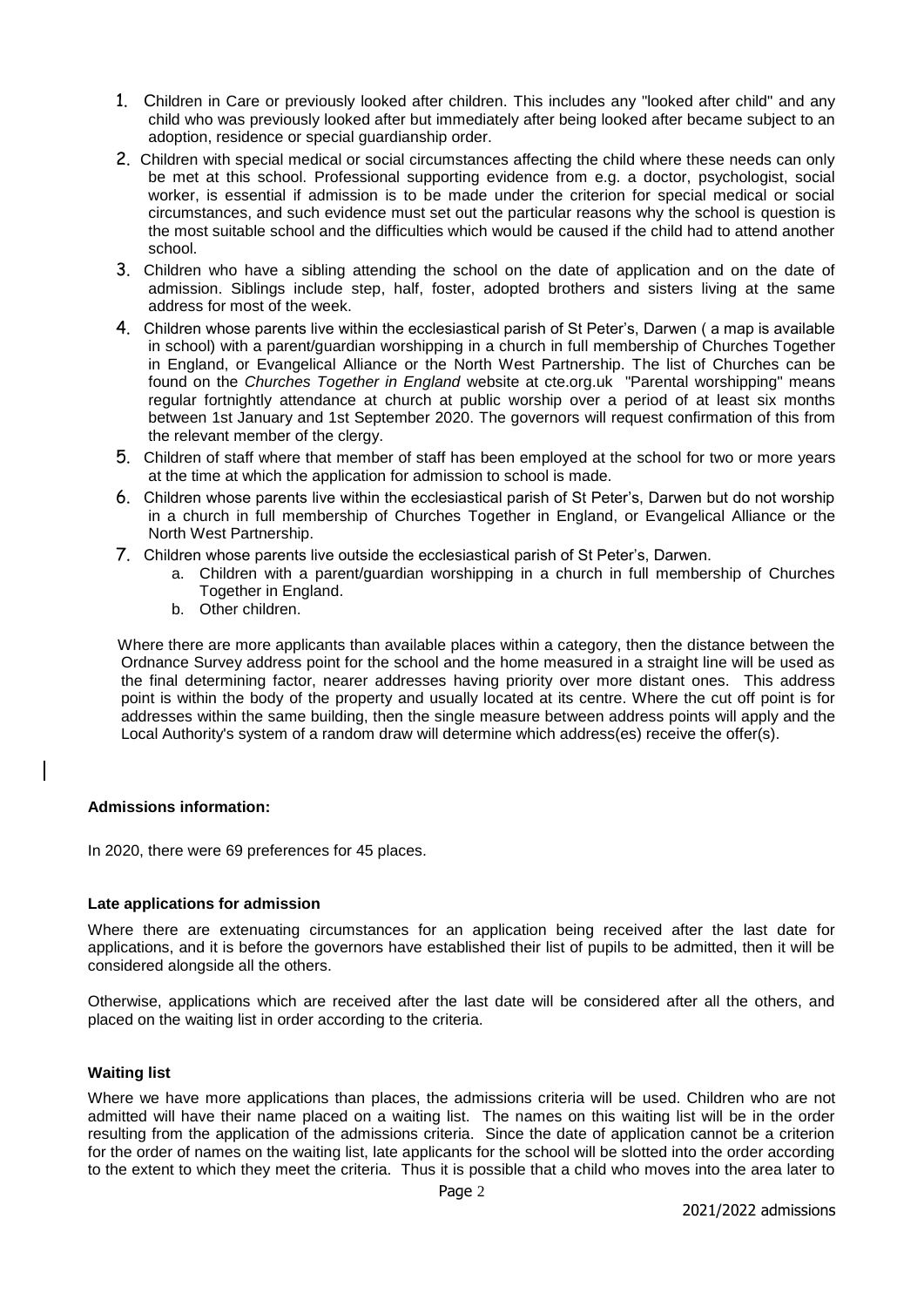have a higher priority than one who has been on the waiting list for some time. If a place becomes available within the admission number, the child whose name is at the top of the list will be offered a place. This is not dependent on whether an appeal has been submitted.

This waiting list will operate for the full autumn term.

#### **Address of pupil**

The address used on the school's admission form must be the current one at the time of application, i.e. the family's main residence. If the address changes subsequently, the parents should notify the school. Where the parents live at different addresses, and there is shared parenting, the address used will normally be the one where the child wakes up for the majority of Monday to Friday mornings. If there is any doubt about this, then the address of the Child Benefit recipient will be used. Parents may be asked to show evidence of the claim that is being made for the address, e.g. identity cards of various sorts showing the child's address as the one claimed. Where there is dispute about the correct address to use, the governors reserve the right to make enquiries of any relevant third parties, e.g. the child's GP, Council Tax Office, Electoral Registration Officer, utilities provider. For children of UK Service personnel and other Crown Servants returning to the area proof of the posting is all that is required.

#### **Non-routine admissions**

It sometimes happens that a child needs to change school other than at the "normal" time; such admissions are known as non-routine or in-year admissions. Parents wishing their child to attend this school should arrange to visit the school to discuss this and then submit an "In Year Application Form" to the Admissions Team. If there is a place in the appropriate class, then your child will be admitted. If there is no place, then the governing body will have to refuse the application but information will be provided about how to appeal against this refusal.

If your family is moving house, your application and appeal will be considered as being made from your old address until you provide suitable evidence of a permanent change of address, e.g. exchange of contracts on your house purchase or the signed tenancy agreement and rent book for your new address.

Please note that you cannot re-appeal for a place at a school within the same school year unless there has been relevant, significant and material change in the family circumstances.

More information about changing schools is listed in the Council's "In Year Admission Form". The form is available from schools and the admissions manager, Children's Services and Education Department, 10 Duke Street, Blackburn BB2 1DH.

#### **Appeals**

Where the governors are unable to offer a place because the school is over subscribed, parents have the right to appeal to an independent admission appeal panel, set up under the School Standards and Framework Act, 1998, as amended by the Education Act, 2002. **Parents should notify the clerk to the governors at the school by 19th May 2021.** Parents will have the opportunity to submit their case to the panel in writing and also to attend in order to present their case. You will normally receive 10 school days' notice of the place and time of the hearing.

Appeals which are received after the closing date for appeals will be slotted into the schedule where this is possible. There is no guarantee that this will happen and late appeals may be heard after the stipulated date at a second round of hearings. The schedule is subject to change depending upon the availability of appeal panel members, clerks, venues and the number of appeals for each school (which will vary year on year).

If your child was refused a place in Reception or Key Stage 1 because of Government limits on Infant class sizes, the grounds on which your appeal could be successful are limited. You would have to show that the decision was one which in the circumstances no reasonable governing would have made, or that your child would have been offered a place if the governors' admissions arrangements had been properly implemented. Please note that this right of appeal against the governors' decision does not prevent you from making an appeal in respect of any other school.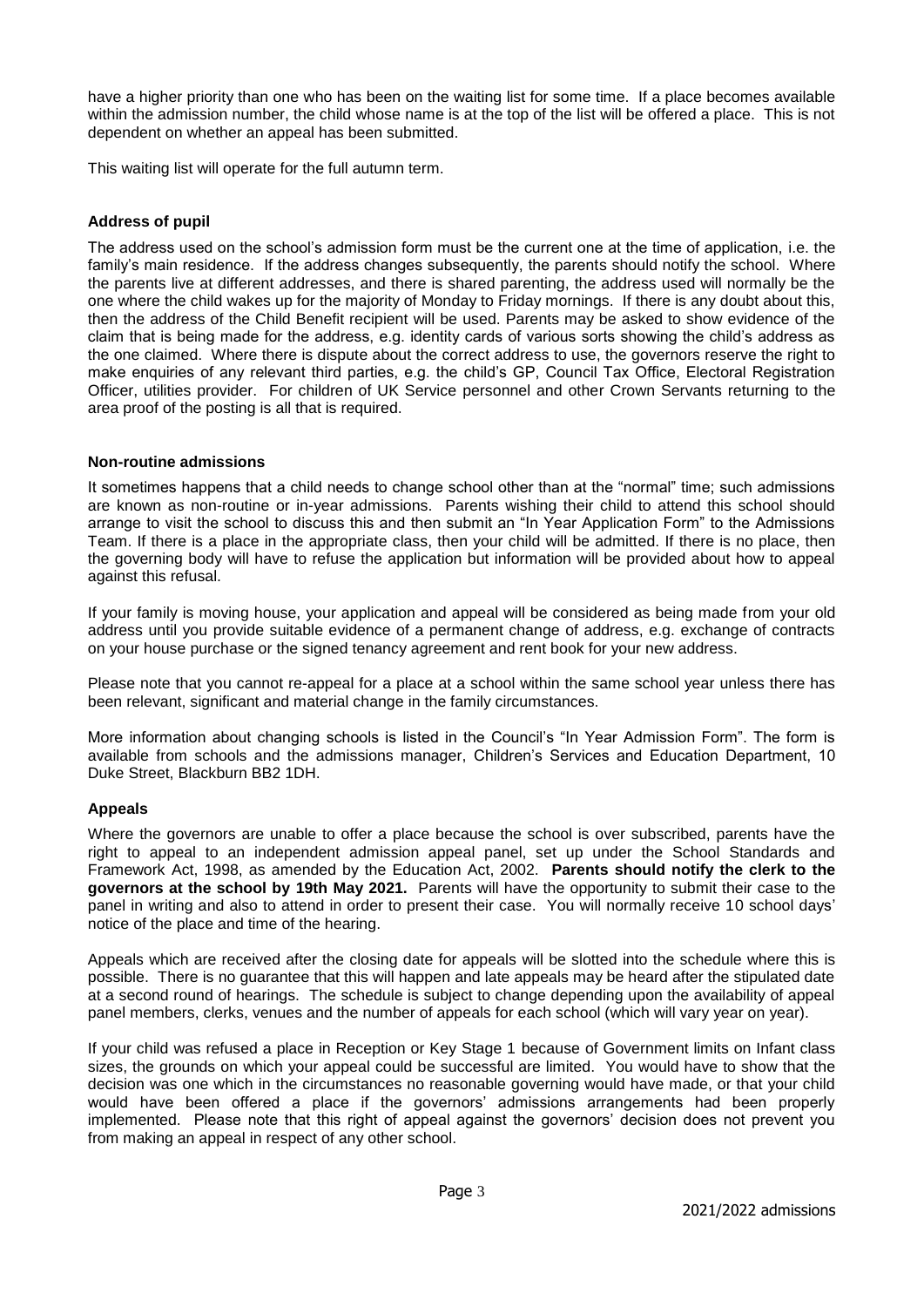#### **Fraudulent applications**

Where the governing body discovers that a child has been awarded a place as the result of an intentionally misleading application from a parent (for example a false claim to residence in the catchment area or of involvement in a place of worship) which effectively denies a place to a child with a stronger claim, then the governing body is required to withdraw the offer of the place. The application will be considered afresh and a right of appeal offered if a place is refused.

#### **Deferred admission**

If your child is due to start school during the next academic year, it is important that you apply for a place for September. If your child's fifth birthday is between the months of September and December, then, if you wish it, admission may be deferred until January; if it is between January and April, then admission may be deferred until the start of the summer term though it is likely to be in your child's interest to start no later than January. Parents should talk to the Headteacher to plan any deferred admission.

#### **Twins, etc**

Where there are twins, etc wanting admission and there is only a single place left within the admission number, then the governing body will exercise as much flexibility as possible within the requirements of infant class sizes. In exceptional circumstances cases we are now able to offer places for both twins and all triplets, even when this means breaching infant class size limits. This may also apply to siblings who are in the same year group.